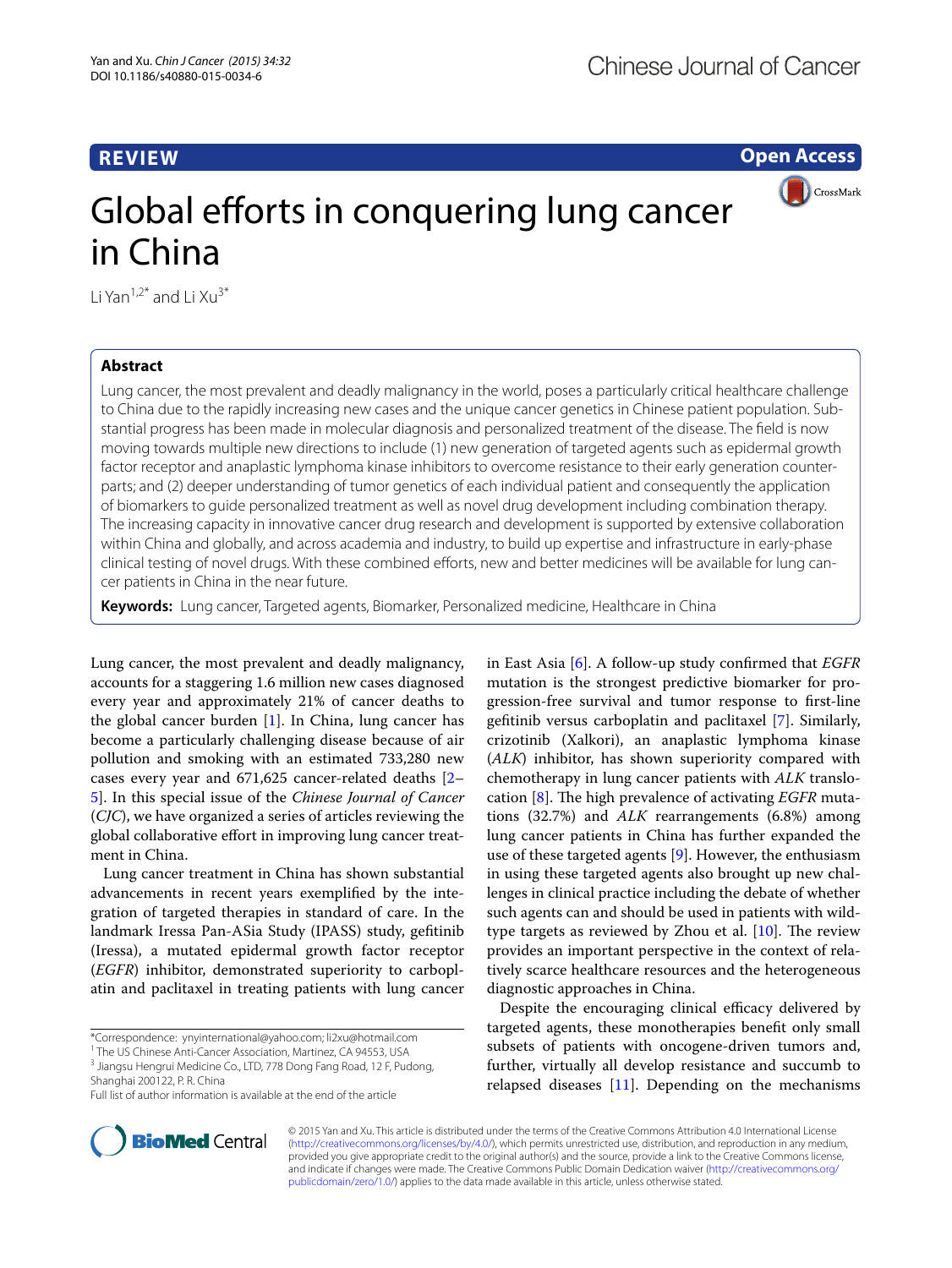of resistance, patients with relapsed diseases may further benefit from (1) new generation of targeted agents designed to address the resistance mechanisms; and (2) combination therapy to target multiple pathways simultaneously including resistance mechanisms.

The article by Xu [\[12](#page-2-3)] describes the discovery and development of avitinib, an investigational third-generation EGFR inhibitor originally discovered in China, and is being developed in China and the United States (US). Similar to other third-generation EGFR inhibitors such as AZD9291 and CO1686, avitinib irreversibly inhibits the mutant *EGFR*, spares the wild-type *EGFR* thus avoiding or minimizing normal tissue toxicities, and overcomes T790M mutation-mediated resistance to early-generation EGFR inhibitors. The ongoing phase 1 study of avitinib in China in lung cancer patients with T790M mutation will provide the first set of clinical data of thirdgeneration EGFR inhibitors in Chinese patients. The parallel clinical development in the US as an integrated global development strategy will generate data in relevant patient population in which other third-generation EGFR inhibitors are being investigated. It is highly expected that avitinib, an innovative drug discovered in China, has the potential to become the first-in-class new generation EGFR inhibitor in China.

The successful clinical approach to effectively treating lung cancer and addressing drug-resistance relies on the use of biomarkers to personalize cancer treatment. The review article by Fang et al. [[13](#page-2-4)] from MD Anderson Cancer Center discusses predictive biomarkers not only for traditional targeted agents such as inhibitors of EGFR, ALK, and c-ros oncogene 1 receptor tyrosine kinase (ROS1) but also for immune checkpoint inhibitors. The article also highlights the need for identifying predictive biomarkers in anticancer drug development. To succeed in such biomarker-based drug development approach, a mature network of clinical trial sites with sound translational medicine capability is a prerequisite. Yang et al. [[14](#page-2-5)] analyzed early-phase clinical trials in lung cancer in the US and conducted a comparison with the trials conducted by the Chinese Thoracic Oncology Group (CTONG), the first and largest thoracic oncology corporative group in China. The high percentage of earlyphase clinical trials in the US provides a solid foundation for identifying, developing, and validating biomarkers to expedite drug development in late phases. In contrast, CTONG has yet to conduct a single early-phase clinical trial since its inception in 2007 at the time of the analysis. Part of the reasons for this discrepancy between the US and China resides in the lack of clinical trial staff, e.g., physicians and nurses, with experience in early-phase oncology trials. To address this gap, the US Chinese Anti-Cancer Association (USCACA), with generous support

from Jiangsu Hengrui Medicine Co., LTD, has initiated the Early Phase Oncology Research Training (EFFORT) Program [[15\]](#page-2-6). The scholarship will support training of young investigators from China in collaboration with US cancer centers and National Cancer Institute. Through short rotation programs, Chinese young investigators will gain experience in designing and conducting earlyphase oncology clinical trials and bring the best practice to their home institutes in China [\[14](#page-2-5)].

We firmly believe that the advancement in our understanding in genetics underlying lung cancer, the rapidly growing innovative drug research and development (R&D) capacity, the enhanced global collaboration, and the expanding capability in cancer drug clinical development will lead to the next wave of breakthroughs in the treatment of lung cancer in a personalized fashion in China.

#### **Authors' contribution**

LY and LX drafted the manuscript. Both authors read and approved the final manuscript.

#### **Author details**

<sup>1</sup> The US Chinese Anti-Cancer Association, Martinez, CA 94553, USA.<sup>2</sup> Beijing Cancer Hospital and Institute, Peking University School of Oncology, Beijing 100142, P. R. China. <sup>3</sup> Jiangsu Hengrui Medicine Co., LTD, 778 Dong Fang Road, 12 F, Pudong, Shanghai 200122, P. R. China.

#### **Compliance with ethical guidelines**

#### **Competing interests**

Li Yan is an employee of GSK. Li Yan reports no other conflict of interest.

Received: 4 June 2015 Accepted: 5 June 2015 Published online: 28 July 2015

#### **References**

- <span id="page-1-0"></span>1. International Agency for Research on Cancer. GLOBOCAN 2012: estimated cancer incidence, mortality and prevalence worldwide in 2012. World Health Organization. 2012. Available at: [http://globocan.iarc.fr/](http://globocan.iarc.fr/Pages/fact_sheets_cancer.aspx) [Pages/fact\\_sheets\\_cancer.aspx](http://globocan.iarc.fr/Pages/fact_sheets_cancer.aspx).
- <span id="page-1-1"></span>2. Zhang W, Qian CN, Zeng YX. Air pollution: a smoking gun for cancer. Chin J Cancer. 2014;33:173–5.
- 3. Huang YB, Song FJ, Liu Q, Li WQ, Zhang W, Chen KX. A bird's eye view of the air pollution-cancer link in China. Chin J Cancer. 2014;33:176–88.
- Loomis D, Huang W, Chen G. The International Agency for Research on Cancer (IARC) evaluation of the carcinogenicity of outdoor air pollution: focus on China. Chin J Cancer. 2014;33:189–96.
- <span id="page-1-2"></span>5. Li YG, Gao X. Epidemiologic studies of particulate matter and lung cancer. Chin J Cancer. 2014;33:376–80.
- <span id="page-1-3"></span>6. Mok TS, Wu YL, Thongprasert S, Yang CH, Chu DT, Saijo N et al. Gefitinib or carboplatin–paclitaxel in pulmonary adenocarcinoma. N Engl J Med. 2009;361:947–57.
- <span id="page-1-4"></span>7. Fukuoka M, Wu YL, Thongprasert S, Sunpaweravong P, Leong SS, Sriuranpong V et al. Biomarker analyses and final overall survival results from a phase III, randomized, open-label, first-line study of gefitinib versus carboplatin/paclitaxel in clinically selected patients with advanced non– small-cell lung cancer in Asia (IPASS). J Clin Oncol. 2011;29:2866–74.
- <span id="page-1-5"></span>8. Solomon BJ, Mok T, Kim DW, Wu YL, Nakagawa K, Tarek Mekhail T et al. PROFILE 1014 Investigators. First-line crizotinib versus chemotherapy in ALK-positive lung cancer. N Engl J Med. 2014;371:2167–77.